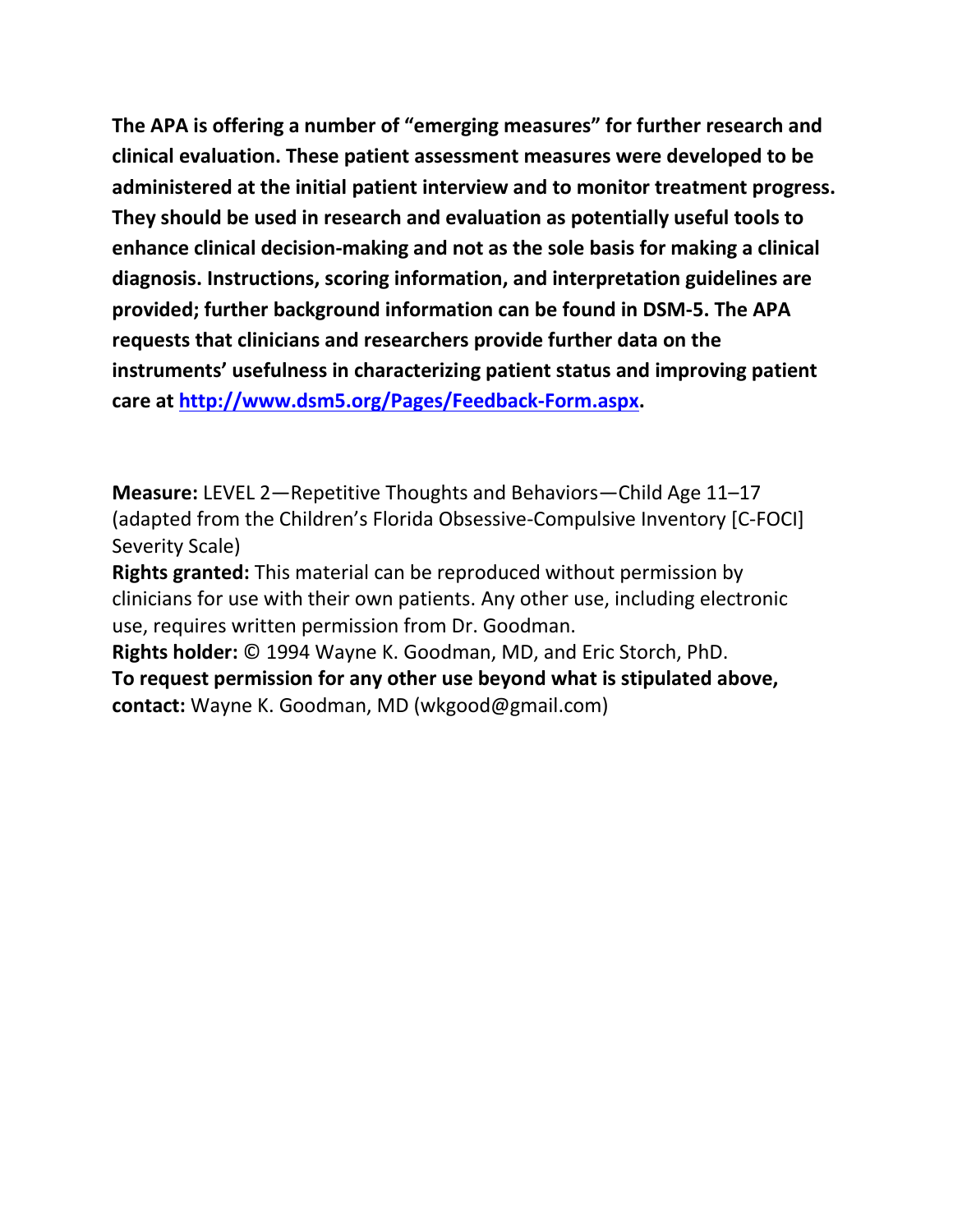## **LEVEL 2—Repetitive Thoughts and Behaviors—Child Age 11–17\***

\* Adapted from the Children's Florida Obsessive-Compulsive Inventory (C-FOCI) Severity Scale

**Name: \_\_\_\_\_\_\_\_\_\_\_\_\_\_\_\_\_\_\_\_\_\_\_\_\_\_\_** Age: \_\_\_\_ Sex: □ Male □ Female Date: \_\_\_\_\_\_\_\_\_\_\_\_

**Instructions to the child:** On the DSM-5 Level 1 cross-cutting questionnaire that you just completed, you indicated that *during the past 2 weeks* you have been bothered by "thoughts that kept coming into your mind that you would do something bad or that something bad would happen to you or to someone else", "feeling the need to check on certain things over and over again, like whether a door was locked or whether the stove was turned off", "worrying a lot about things you touched being dirty or having germs or being poisoned", and/or "feeling you had to do things in a certain way, like counting or saying special things, to keep something bad from happening" at a mild or greater level of severity. The questions below ask about these feelings in more detail and especially how often you have been bothered by a list of symptoms **during the past 7 days. Please respond to each item by marking ( or x) one box per row.** 

|                                                                                                                                                                                                                                                 |                                         |                                                                         |                                                                                        |                                                                               |                                                                       | <b>Clinician</b><br><b>Use</b> |
|-------------------------------------------------------------------------------------------------------------------------------------------------------------------------------------------------------------------------------------------------|-----------------------------------------|-------------------------------------------------------------------------|----------------------------------------------------------------------------------------|-------------------------------------------------------------------------------|-----------------------------------------------------------------------|--------------------------------|
| During the past SEVEN (7) DAYS                                                                                                                                                                                                                  |                                         |                                                                         |                                                                                        |                                                                               |                                                                       | <b>Item</b><br><b>Score</b>    |
| 1. On average, how much<br>time is occupied by these<br>thoughts or behaviors<br>each day?                                                                                                                                                      | $0 - None$                              | $1 -$ Mild<br>(Less than an<br>hour a day)                              | 2-Moderate<br>(1 to 3 hours a day)                                                     | 3-Severe<br>(3 to 8 hours a day)                                              | l. I<br>4-Extreme<br>(more than 8<br>hours a day)                     |                                |
| 2. How much do they<br>bother you?                                                                                                                                                                                                              | m.<br>$0 - None$                        | m.<br>$1 -$ Mild<br>(slightly<br>upsetting)                             | ×.<br>2-Moderate<br>(upsetting but still<br>manageable)                                | 3-Severe (very<br>upsetting)                                                  | $\overline{\phantom{a}}$<br>4-Extreme<br>(overwhelming<br>distress)   |                                |
| 3. How hard is it for you to<br>control them?                                                                                                                                                                                                   | $\sim$<br>0-Complete<br>control         | 1-Much control<br>(usually able to<br>control thoughts<br>or behaviors) | 2-Moderate control<br>(sometimes able to<br>control thoughts or<br>behaviors)          | 3-Little control<br>(not usually able to<br>control thoughts or<br>behaviors) | 4-No control<br>(unable to<br>control thoughts<br>or behaviors)       |                                |
| 4. How much do they<br>cause you to avoid doing<br>things, going places or<br>being with people?                                                                                                                                                | $\blacksquare$<br>$0 - No$<br>avoidance | $1 -$ Mild<br>(occasionally<br>avoids things)                           | 2-Moderate<br>(regularly avoids<br>doing these things)                                 | 3-Severe<br>(frequently avoids<br>these things)                               | 4-Extreme<br>(nearly complete<br>avoidance; can't<br>leave the house) |                                |
| 5. How much do they<br>interfere with school, your<br>social or family life, or your<br>job?                                                                                                                                                    | $0 - None$                              | $1 -$ Mild<br>(slight<br>interference)                                  | 2-Moderate;<br>(definite<br>interference<br>with functioning, but<br>can still manage) | 3-Severe<br>(substantial<br>interference)                                     | 4-Extreme<br>(near-total<br>interference)                             |                                |
| <b>Total/Partial Raw Score:</b>                                                                                                                                                                                                                 |                                         |                                                                         |                                                                                        |                                                                               |                                                                       |                                |
| Prorated Total Raw Score (if 1 item is left unanswered):<br><b>Average Total Score:</b><br>© 1994 Wayne K. Goodman, MD, and Eric Storch, PhD. This material can be reproduced without permission by clinicians for use with their own patients. |                                         |                                                                         |                                                                                        |                                                                               |                                                                       |                                |

*Any other use, including electronic use, requires written permission from Dr. Goodman (wkgood@gmail.com)*